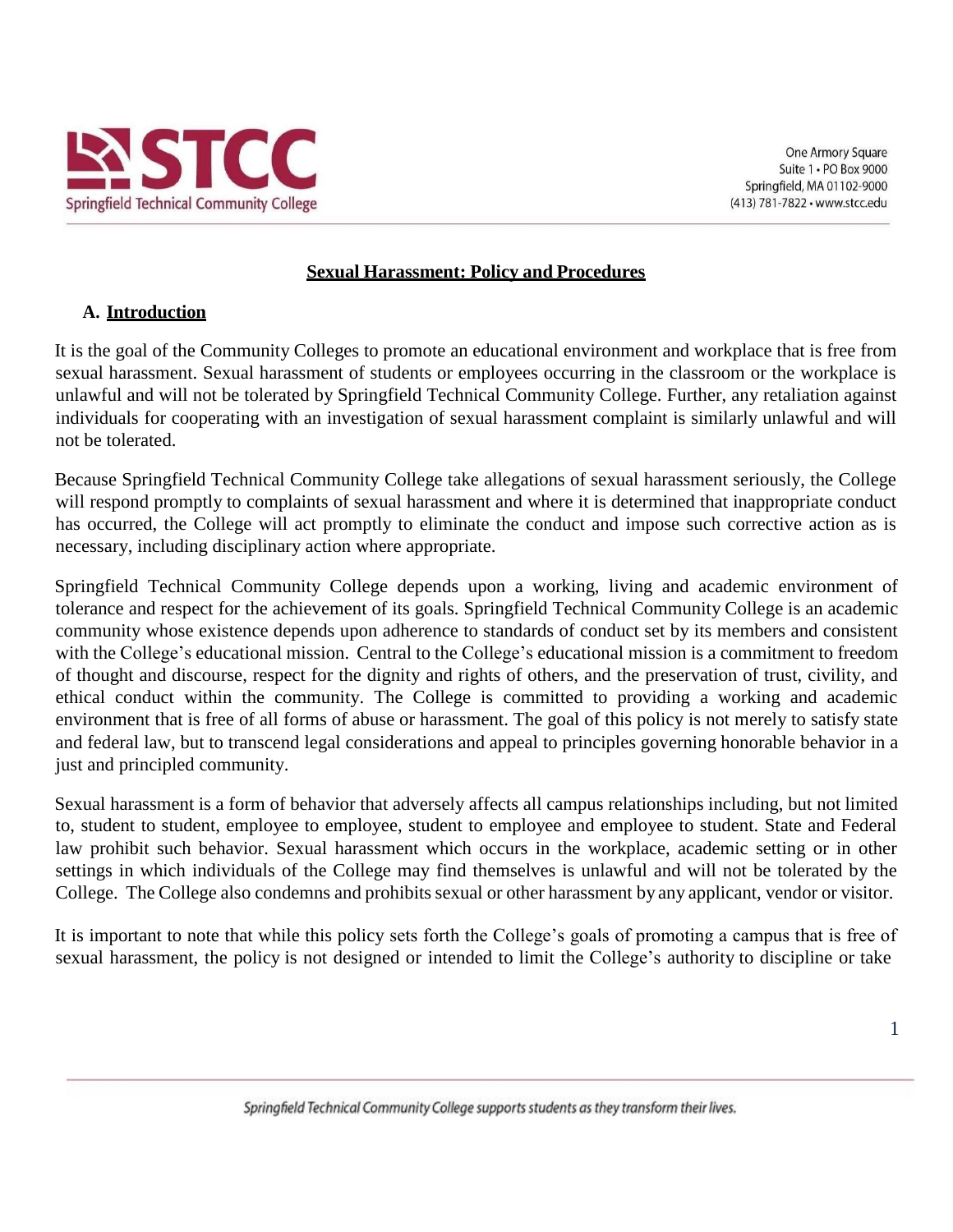remedial action for conduct which is deemed unacceptable, regardless of whether that conduct satisfies the definition of sexual harassment.

## **B. Definition of Sexual Harassment:**

Unwelcome sexual advances, requests for sexual favors, and verbal or physical conduct of a sexual nature when:

- a. submission to or rejection of such advances, requests or conduct is made either explicitly or implicitly a term or condition of employment or as a basis for employment or academic decisions; or
- b. such advances, requests or conduct have the purpose or effect of unreasonably interfering with an individual's academic or work performance by creating an intimidating, hostile, humiliating or sexually offensive learning or working environment.

Under these definitions, direct or implied requests by a supervisor or instructor for sexual favors in exchange for actual or promised job or academic benefits constitute sexual harassment. The following are some examples of conduct, that either alone or in combination, which may constitute sexual harassment depending upon the totality of the circumstances including the severity of the conduct and its pervasiveness:

- a. Unwelcome sexual advances whether they involve physical touching or not.
- b. Repeated, unsolicited propositions for dates and/or sexual intercourse.
- c. Sexual epithets, jokes, written or oral references to sexual conduct, gossip regarding one's sex life; comment on an individual's body, comment about an individual's sexual activity, deficiencies, or prowess. d. Displaying sexually suggestive objects, pictures, cartoons.
- e. Unwelcome leering, whistling, brushing against the body, sexual gestures, suggestive or insulting comments.
- f. Verbal harassment or abuse on the basis of sex.
- g. Inquiries into another person's sexual activities, practices or experiences.
- h. Discussion of one's own sexual activities, practices or experience.

The legal definition of sexual harassment is broad and applies to any individual of either gender who participates in the college community, including a student, faculty member, administrator or any other person having dealings with the college. In addition, other sexually oriented conduct, whether it is intended or not, that is unwelcome and has the effect of creating a hostile, offensive, intimidating, or humiliating workplace or academic environment to male or female workers or students may also constitute sexual harassment.

It is important to note that when assessing whether conduct constitutes sexual harassment, a "reasonable person standard" shall be applied. The term "reasonable person" is used to describe an objective standard to determine if harassment has occurred. Under the standard, in order for conduct and behavior to be considered sexual harassment, a reasonable person under similar circumstance would have to conclude that the behavior was harassing or discriminatory.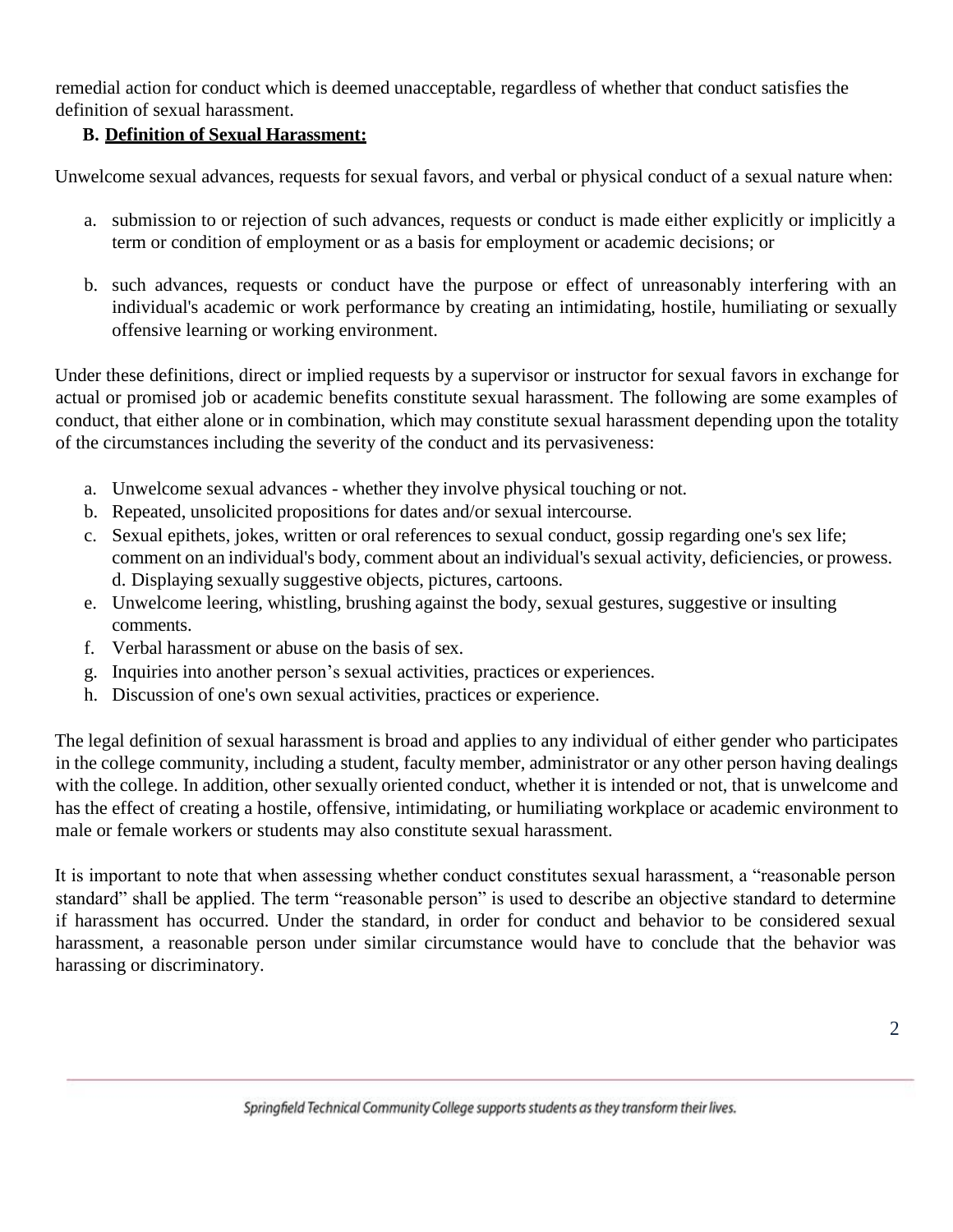All employees and students should take special note that, as stated above, retaliation against an individual who has complained about sexual harassment, or retaliation against individuals who have cooperated with an investigation of sexual harassment is unlawful and will not be tolerated by the Community Colleges.

#### **C. Consensual Relationships**

### **(1) Faculty/Administrator/Staff Member Relationships with Students**

A romantic and/or sexual relationship, consensual or otherwise, between a faculty member, administrator or staff member and a student is looked upon with disfavor and is strongly discouraged. No faculty member shall have a romantic and/or sexual relationship, consensual or otherwise, with a student who is being taught or advised by the faculty member or whose academic work is being supervised or evaluated, directly or indirectly, by the faculty member. No administrator or staff member shall have a romantic and/or sexual relationship, consensual or otherwise, with a student who the administrator or staff member supervises, evaluates, advises, or provides other professional advice or services as part of a College program or activity.

#### **(2) Relationships Between Supervisors, Subordinates or Co-Workers**

A consenting romantic and/or sexual relationship between a supervisor and subordinate or co-workers may interfere with or impair the performance of professional duties and responsibilities and/or create an appearance of bias or favoritism. Further, such relationships could implicate state ethics laws and/or result in claims of sexual harassment, discrimination or retaliation. Therefore, such workplace relationships are strongly discouraged.

#### **D. Complaints of Sexual Harassment**

If any student or employee believesthat he orshe has been subjected to sexual harassment, the student or employee has the right to file an Affirmative Action Discrimination Complaint Form (see Appendix A) with the College. For more information or assistance with filing a complaint, please contact the College's Affirmative Action Officer or Title IX Coordinator. If the Affirmative Action Officer or the Title IX Coordinator is the subject of a complaint, the President shall designate another College official to administer the Complaint Procedures.

All complaints will be investigated in such a way as to maintain confidentiality to the extent practicable under the circumstances. If it is determined that a violation of this Policy has occurred, the College will act promptly to eliminate the harassing conduct, and take disciplinary action where warranted. All disciplinary action taken shall be consistent with any applicable collective bargaining agreement. The Duty to Cooperate, Duty to Report, and the obligation to avoid making False Charges, as discussed previously in this Policy, shall be fully applicable under this section.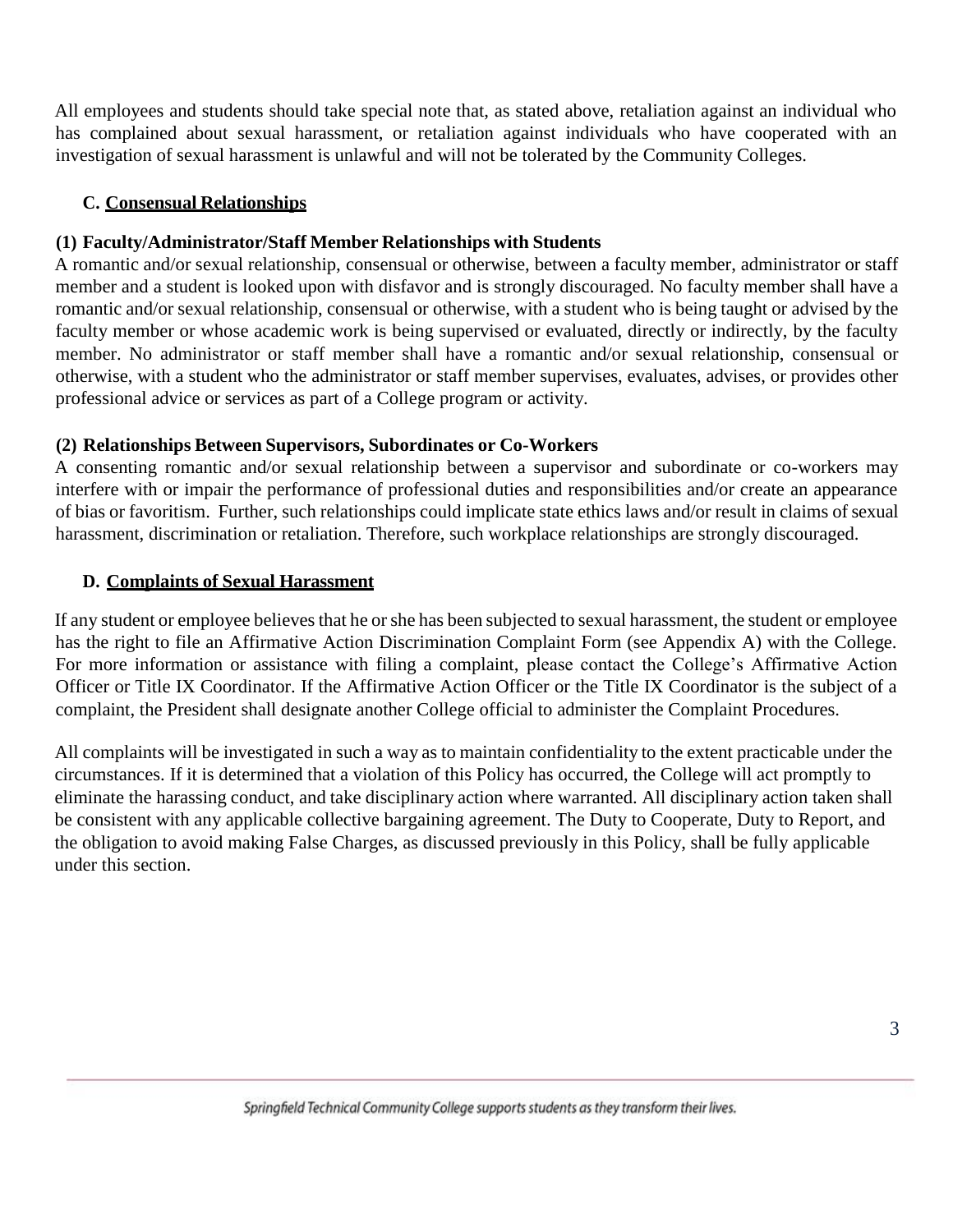### **Kathryn C. Senie, J.D., Ed.D.**

Assistant Vice President of Human Resources Affirmative Action Officer Acting Title IX Coordinator Garvey Hall (B16), Room 251 (413) 755 - 4749 [kcsenie@stcc.edu](mailto:kcsenie@stcc.edu)

#### **E. Institutional Measures to Confront Sexual Harassment**

The Community Colleges are committed to promoting, to the greatest degree possible, an environment free from sexual harassment. To this end, the Colleges will take the following steps:

- 1. Distribute this Policy against sexual harassment to all segments of the College community on an annual basis;
- 2. Post this Policy against sexual harassment; and
- 3. Conduct educational programs for the College community regarding the causes, character and consequences of sexual harassment as well as the steps available to stop such practices on the campus.

#### **F. State and Federal Remedies**

In addition to the above, if you believe you have been subjected to sexual harassment, you may file a formal complaint with the governmental agencies set forth below. Filing a complaint under this Policy does not prohibit you from filing a complaint with these agencies.

#### **United States Equal Employment Opportunity Commission ("EEOC")**

One Congress Street 10th Floor Boston, MA 02114 (617) 565-3200.

#### **The Office For Civil Rights, U.S. Department of Education ("OCR")**

Department of Education John W. McCormack Post Office and Courthouse Room 222 Boston, MA 02109 (617) 223-9662